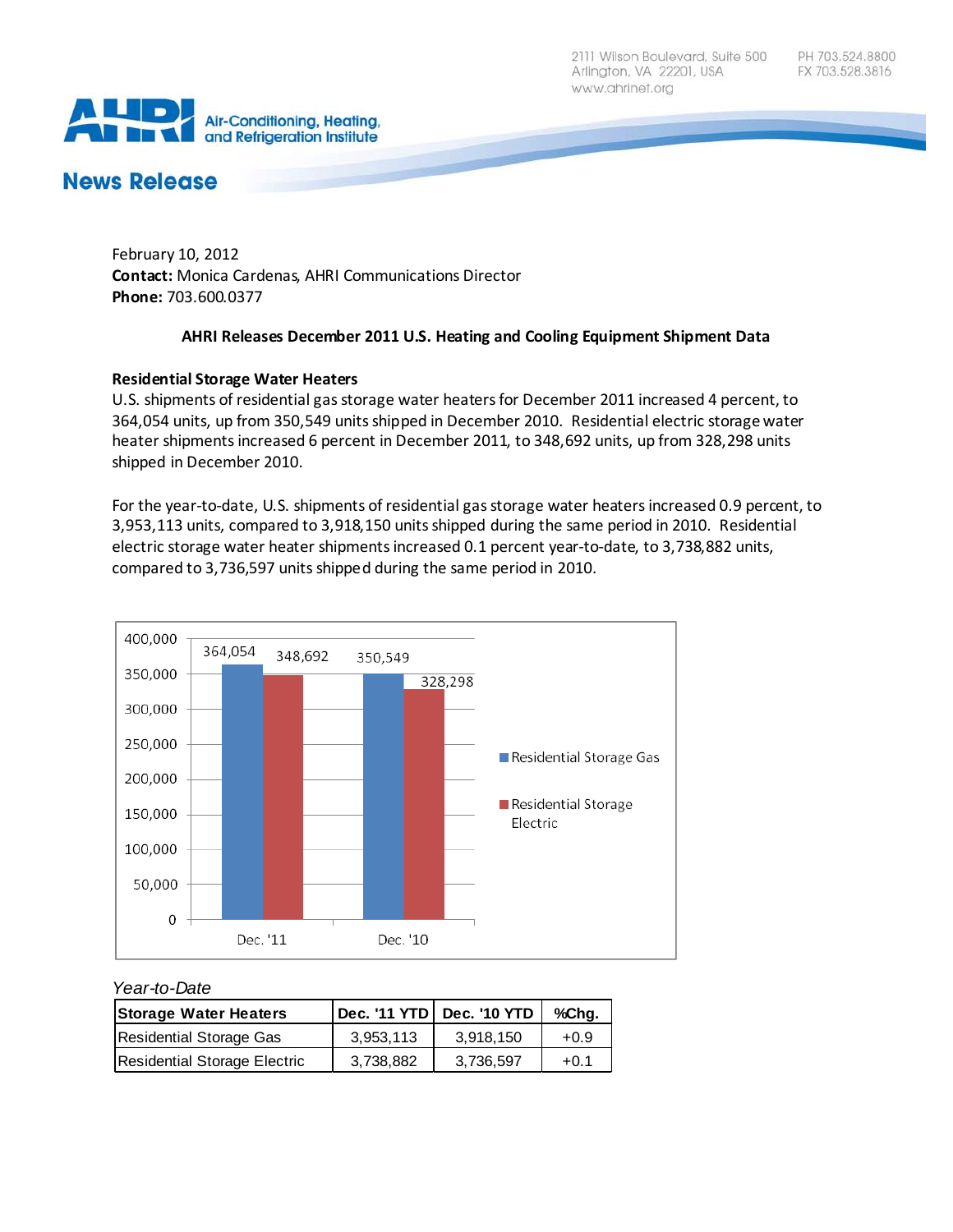#### **Commercial Storage Water Heaters**

Commercial gas storage water heater shipments increased 60 percent in December 2011, to 10,868 units, up from 6,798 units shipped in December 2010. Commercial electric storage water heater shipments increased 11 percent in December 2011, to 5,182 units, up from 4,659 units shipped in December 2010.

Year-to-date U.S. shipments of commercial gas storage water heaters increased 8 percent, to 84,705 units, compared with 78,614 units shipped during the same period in 2010. Year-to-date commercial electric storage water heater shipments increased 3 percent to 60,257 units, up from 58,349 units shipped during the same period in 2010.



# *Year-to-Date*

| <b>Storage Water Heaters</b> | Dec. '11 YTD   Dec. '10 YTD |        | %Chg. |
|------------------------------|-----------------------------|--------|-------|
| Commercial Storage Gas       | 84.705                      | 78.614 | +8    |
| Commercial Storage Electric  | 60.257                      | 58.349 | $+3$  |

#### **Warm Air Furnaces**

U.S. shipments of gas warm air furnaces for December 2011 decreased 18 percent, to 222,774 units, down from 270,074 units shipped in December 2010. Oil warm air furnace shipments decreased 13 percent, to 4,781 units in December 2011, down from 5,464 units shipped in December 2010.

Year-to-date U.S. shipments of gas warm air furnaces decreased 10 percent, to 2,216,160 units, compared with 2,453,279 units shipped during the same period in 2010. Year-to-date U.S. shipments of oil warm air furnaces decreased 15 percent to 48,247, compared with 56,445 units shipped during the same period in 2010.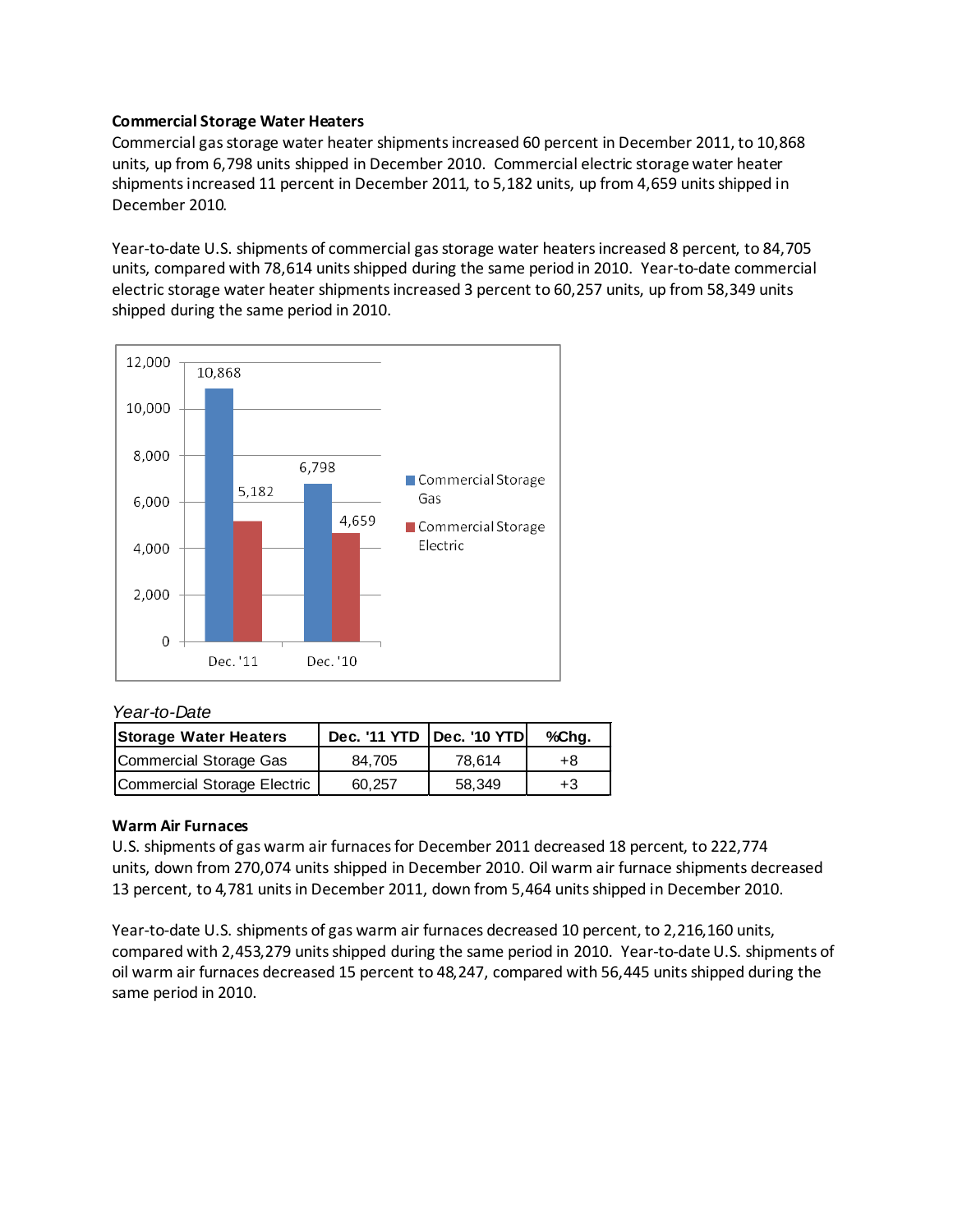

*Year-to-Date*

|                              | Dec. '11 YTD Dec. '10 YTD % Chg. |           |       |
|------------------------------|----------------------------------|-----------|-------|
| <b>Gas Warm Air Furnaces</b> | 2.216.160                        | 2.453.279 | $-10$ |
| <b>Oil Warm Air Furnaces</b> | 48.247                           | 56.445    | $-15$ |

## **Central Air Conditioners and Air-Source Heat Pumps**

U.S. shipments of central air conditioners and air-source heat pumps totaled 271,967 units in December 2011, down 20 percent from 340,526 units shipped in December 2010. U.S. shipments of air conditioners decreased 16 percent, to 173,435 units, down from 206,141 units shipped in December 2010. U.S. shipments of air-source heat pumps decreased 27 percent, to 98,532 units, down from 134,385 units shipped in December 2010.

Year-to-date combined shipments of residential central air conditioners and air-source heat pumps increased 7 percent, to 5,509,693 units, up from 5,167,210 units shipped in December 2010. Year-todate shipments of central air conditioners increased 10 percent, to 3,744,691 units, up from 3,419,290 units shipped during the same period in 2010. The year-to-date total for heat pump shipments increased 1 percent, to 1,765,002 units, up from 1,747,920 units shipped during the same period in 2010.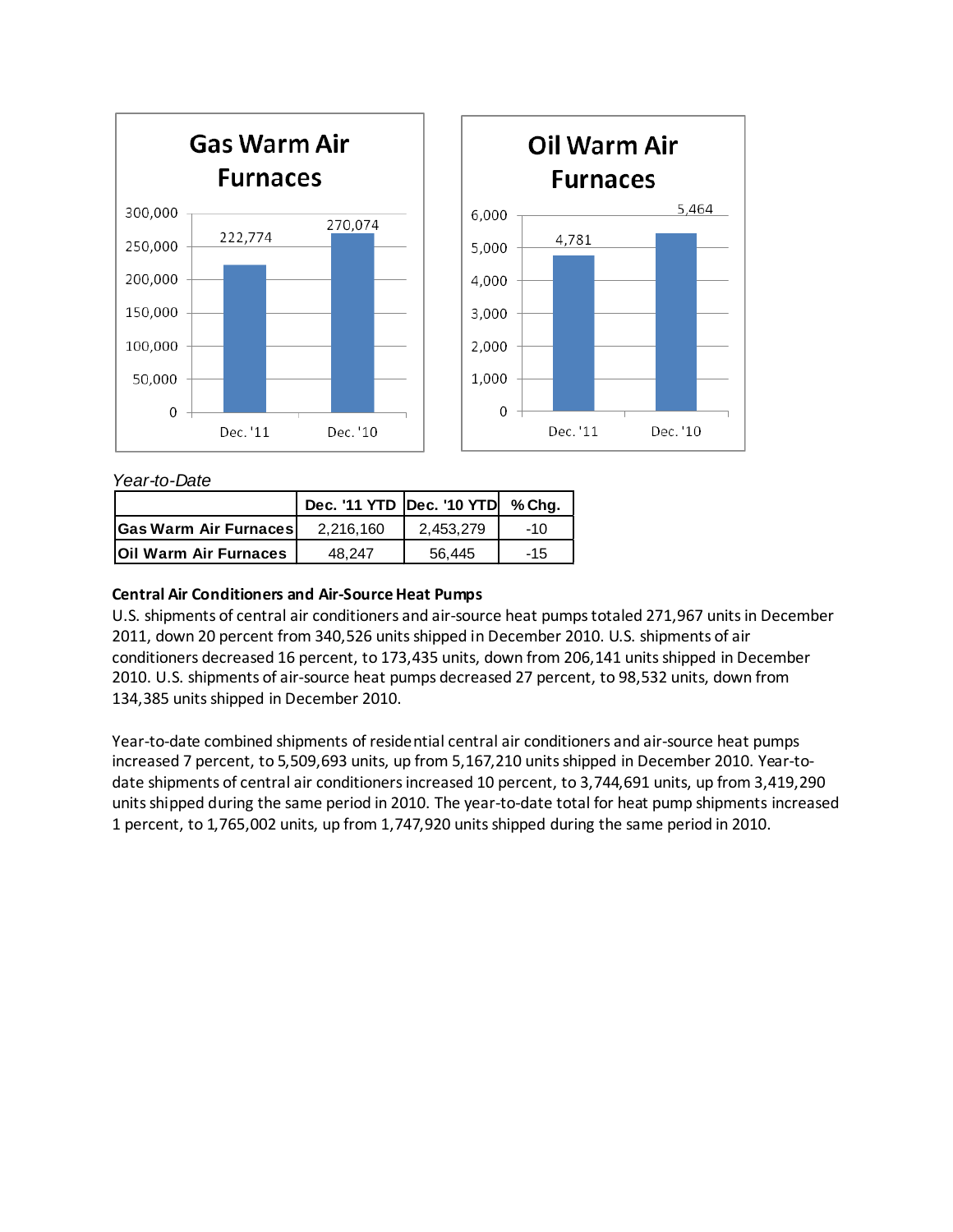

#### *Year-to-Date*

|                                              | Dec. '11 YTD | <b>Dec. '10 YTD</b> | % Chg. |
|----------------------------------------------|--------------|---------------------|--------|
| Air Conditioners & Heat Pumps Combined Total | 5,509,693    | 5,167,210           | $+7$   |
| Air Conditioners Only                        | 3.744.691    | 3.419.290           | $+10$  |
| Heat Pumps Only                              | 1,765,002    | 1.747.920           | $+1$   |